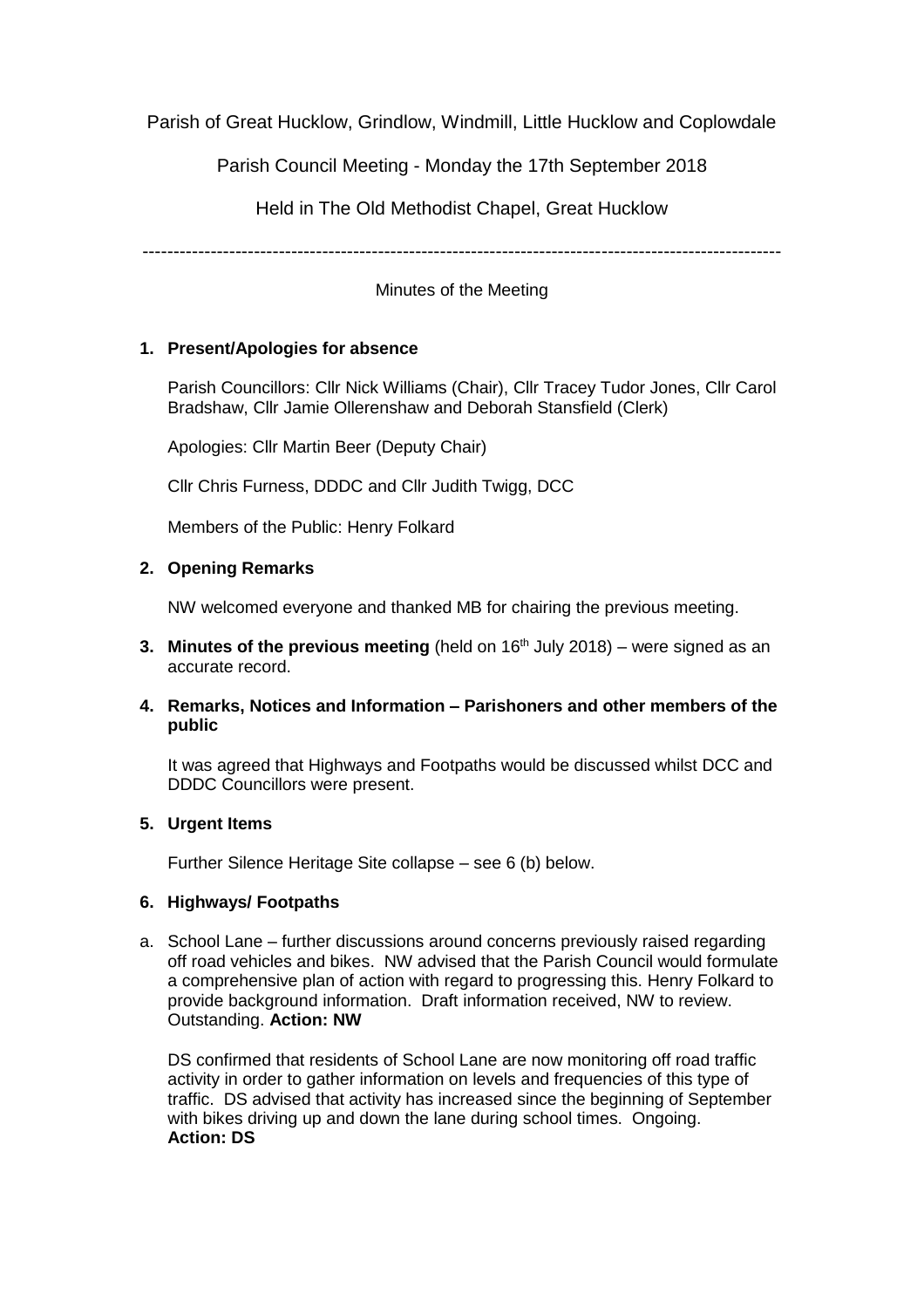JT reported that recent developments at Jacobs Ladder (Stoney Middleton) had now set a precedent with regard to possibly closing the road to this type of traffic. JT agreed to report back that School Lane was still very much on the Parish Council's agenda and traffic is currently being monitored. **Action: JT**

b. Silence Heritage Site – Henry Folkard and NW gave an update of the current situation and advised that there has been a further major collapse (possibly 22<sup>nd</sup> /23<sup>rd</sup> of August) which is bigger than the previous. Drone footage was viewed. The hole appears to be about 20 metres deep and the ground is very unstable around the perimeter.

NW also advised that a hole had appeared over the summer in the garden of Bank Cottage in Great Hucklow.

NW advised that Andy Barton, PDNPA is now back on the case and it is hoped that this will increase momentum.

A further restriction notification until April 2019 has been issued.

c. Road between Plumpton Cottage and Bretton – JO reported and provided photographs to show new significant cracks in the road which appear to be getting visibly worse by the day. DS to write to Andy Yates, DCC to advise that this has been reported, that several local people have said they feel unsafe to travel on the road and that a daily monitoring system needs to be put in place. Copy to JT. **Action: DS**

NW to send correspondence to CF and CF will raise matter with PDNPA and at the PPPF. **Action: NW/CF**

d. Windmill Signage – enhanced signage to deter speeding through Windmill have been requested by residents. DCC have provided images regarding potential signs. MB to review. **Action: MB** 

### **7. District and County Councillor Reports**

- a. JT had previously provided information on a new DCC initiative called the "Safeguarding Scheme" and had agreed to provide more information so this can be circulated in the parish via a newsletter. No further information is currently available, agreed to remove from agenda until received.
- b. Potholes on the Causeway (Grindlow) JT has raised this with Highways and they have advised as follows: -

"The Highway Inspector reports that this location is to be considered on the capital scheme list for resurfacing in the next financial year.

In the meantime, the road will be regularly inspected and any actionable defects repaired as necessary to keep the highway safe." Ongoing.

- c. Potholes a number of new pot holes were previously reported as follows:
	- Windmill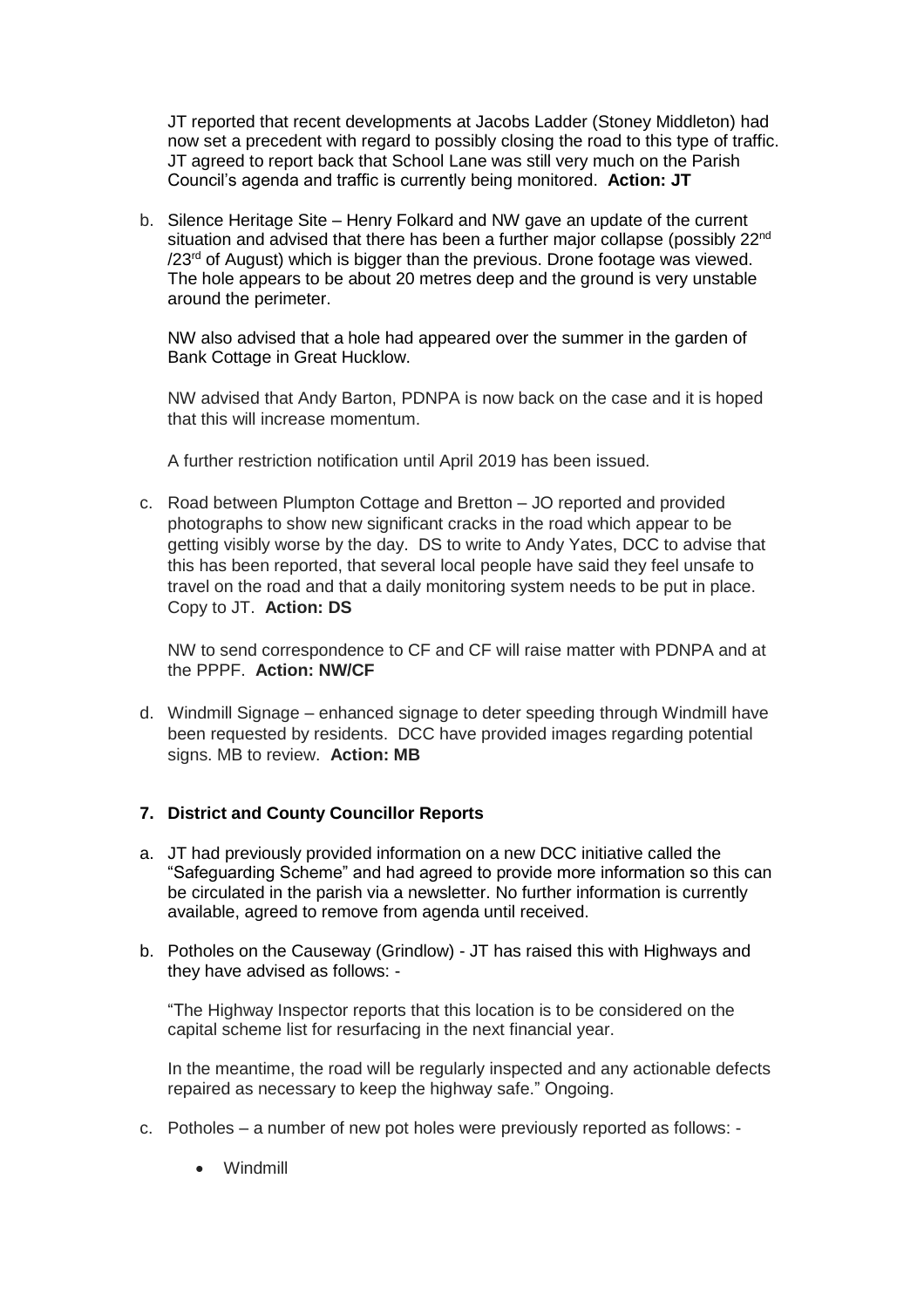- Little Hucklow (bottom of Lane)
- Great Hucklow to Bretton Road

All work now completed.

- d. Heavy Goods traffic Little Hucklow CB had previously asked if a "No Through Road for Heavy Traffic" sign could be placed in Little Hucklow as many heavy lorries are travelling through the village and up Forest Lane. JT has raised with Highways, however, they have declined to do this. CB to monitor traffic and take photographs of offending vehicles to enable prosecution via Trading Standards. **Action: CB**
- e. Collapsed area Little Hucklow CB had previously advised that there is a collapsed area near the chapel in Little Hucklow which has had cones placed around it but no repair work looks to have been started. JT agreed to raise with Highways. Outstanding. **Action: JT**
- f. Waste bin Little Hucklow Cllr Chris Furness had previously agreed to investigate the possibility of a waste bin and had advised that the survey regarding this remains ongoing. Outstanding. **Action: CF**
- g. Waste bin Great Hucklow DS advised that a further request from a parishioner had been made re an additional bin for the new bus stop at the bottom of Dyrty Lane (on Bottom Road). It appears that because of DDDC cuts (need to find cuts of £1M over the next 3 years) this would be unlikely to be granted. Costs for a bin and the associated service charges were requested to assess the viability of the Parish Council funding this. Outstanding. **Action: CF**
- h. Waste bags CF advised that due to cuts DDDC will now be charging for black waste bags, however, green recyclable food caddy bags would still be provided FOC. TTJ advised that Grindlow had not received caddy bags for this year as yet, CF to investigate. Outstanding. **Action: CF**

### **8. Actions Arising from Previous Minutes**

- a. Noticeboard for Little Hucklow now in situ, completed.
- b. Registration of Parish owned land following discussions with DALC DS has now contacted Land Registry regarding the process of registration of the land and associated costs. Each individual piece of land currently has to be registered separately at a cost of £30 (land value up to £80K) together with an inspection cost of £40. Two possible routes can be taken –Adverse Possession or First Registration. There is potential to amalgamate several areas into one but not usually at first registration, however, following discussions it seems there may be scope to do this. Councillors resolved that a budget of £500 be allocated to the 2018/19 budget with the view to try to register the main pieces of land in Great Hucklow and Little Hucklow in this financial year. Outstanding. **Action: DS**
	- c. Visit to Milldam Mine, Great Hucklow to rearrange April/May time if possible. DS confirmed that she had sent an email, however, no response had been received. Chased and awaiting a reply. **Action: DS**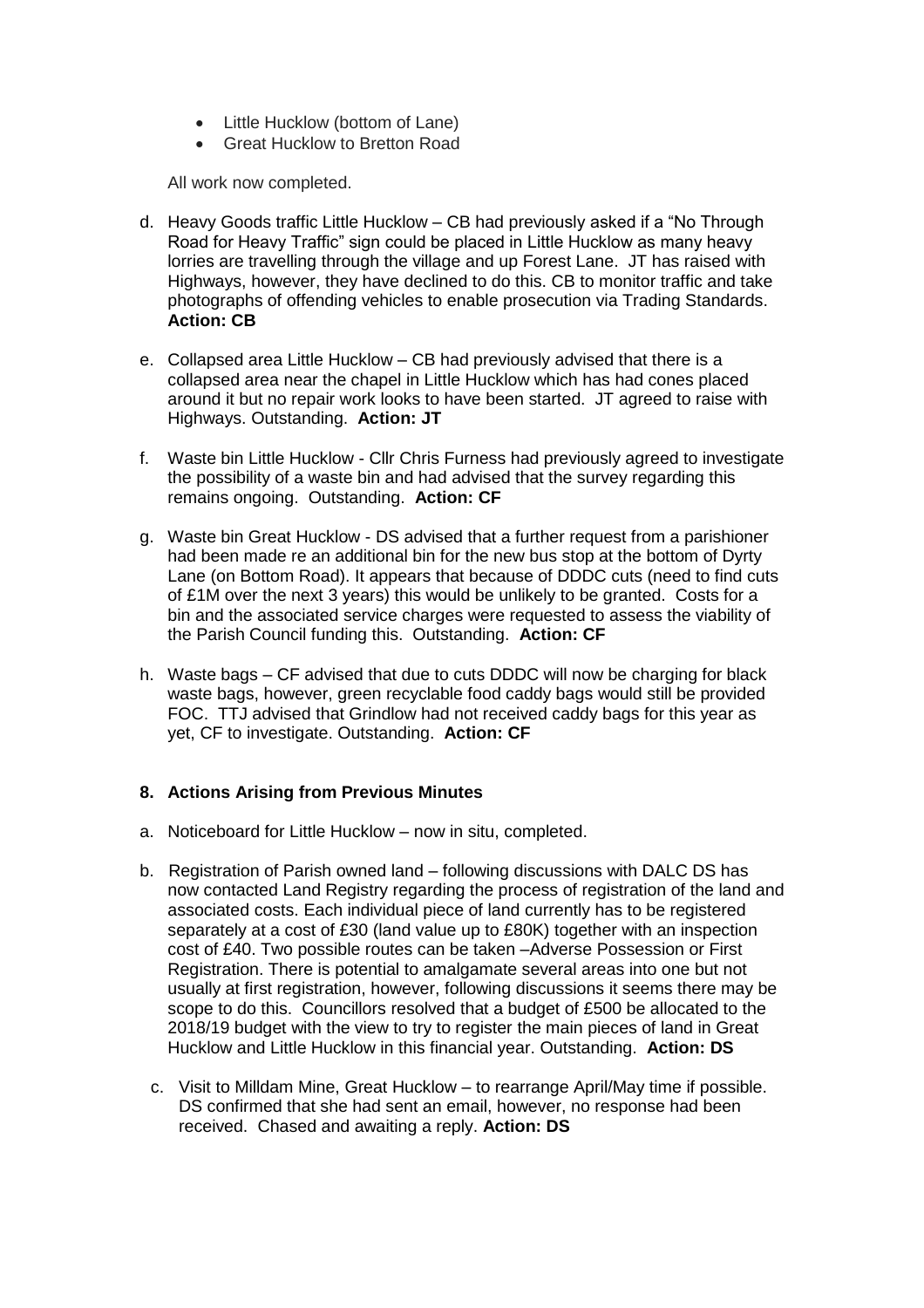- d. Saplings in grass verges Little Hucklow work has now been completed to remove all saplings. The only ones left are those where we would be required to complete a conservation tree work enquiry form. Outstanding.
- e. Gliding Club the Gliding Club is going to be affected by changes to business rate subsidies. Letter of support re maintaining current subsidy levels has been sent. Completed.

### **9. Correspondence and Circulars**

All correspondence/circulars received had been circulated to Councillors on receipt. Items of interest as follows: -

- a. DCC Community Involvement Scheme  $-$  DS attended meeting on 17<sup>th</sup> September. Workshops and discussions around other areas where PC's could be more involved – like the Snow Warden Scheme. Highways Warden Scheme is being considered, awaiting feedback and update.
- b. DCC Waste Recycling review (placed on website and noticeboards)
- c. District Council Community Forums
- d. Know your Heart Age Campaign (to include in next Newsletter)
- e. Peter Black (consultant) offer of Help with Neighbourhood plan holding letter sent.
- f. Road closures Grindlow electrical work (notified in August Newsletter) further information to be placed on noticeboards
- g. Road closure for repair work on Abney retaining walls (notified in August Newsletter and website)
- h. Poppy Appeal 2018 (to be advertised in September Newsletter)
- i. Peak Park Parish Forum  $-29<sup>th</sup>$  September  $-$  DS. MB and JO to attend
- j. DCC Stoptober quit smoking campaign (to be included in September Newsletter)

#### **10. Finance**

- a. Bank Account Balances current account: £4681.16 as at  $30<sup>th</sup>$  August 2018. Spreadsheet detailing all transactions was circulated at the meeting.
- b. Payments made since last meeting as follows:
	- £478.50 Clerks salary June 2018 to August 2018
	- £34.80 Deb Stansfield in respect of Hedgehog crossing signs
	- £190.00 James Warriner for July and August mowing service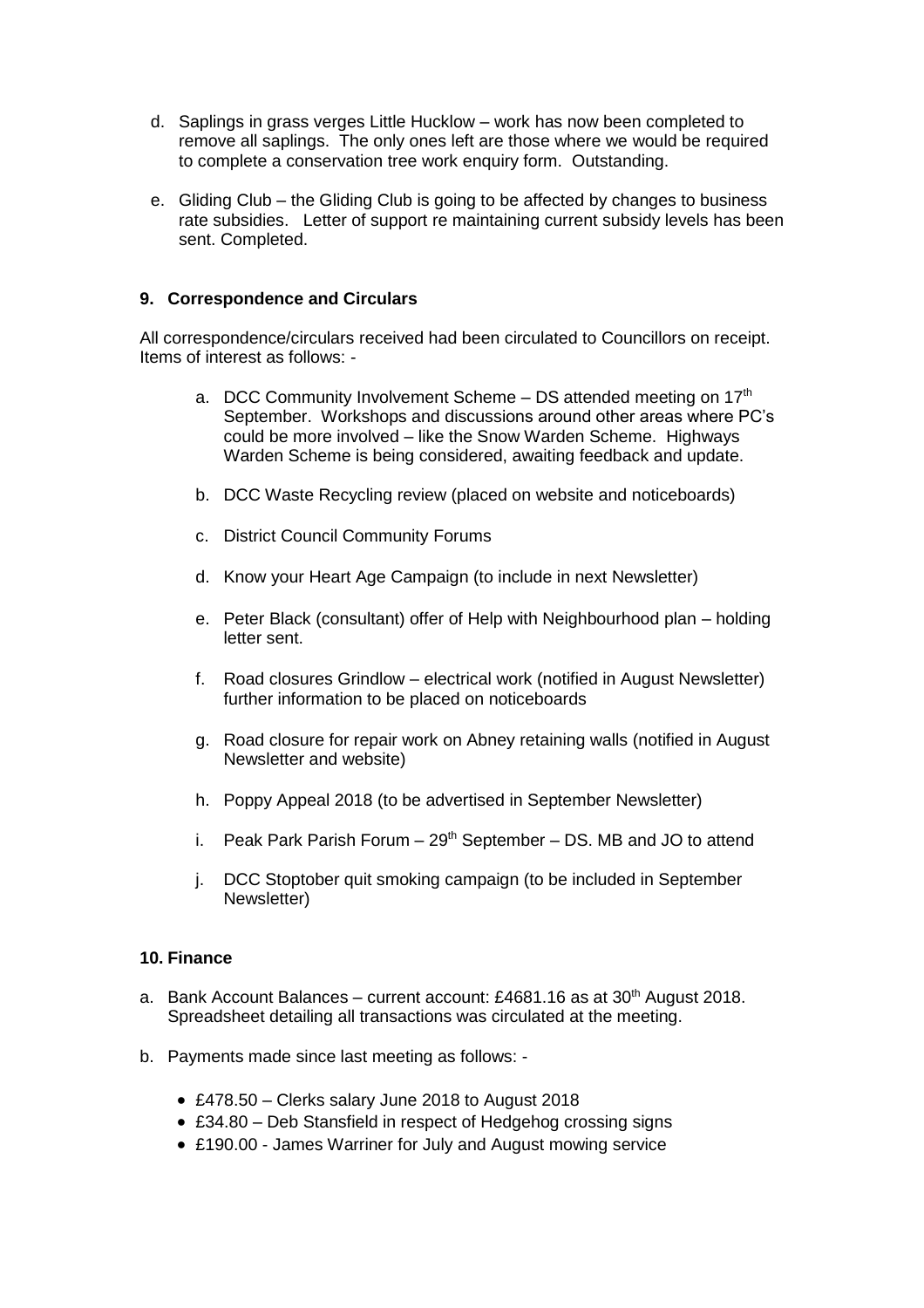• £120.00 – William Brindley for July (1 cut only due to dry weather conditions) and August mowing service

Payments outstanding: -

- £11.22 + VAT Conformance in respect of materials used to erect LH noticeboard
- £95.00 James Warriner for September mowing service
- c. Budget Year to Date DS reported that the PC is on or under budget in all areas so far this financial year. We have made savings in a couple of areas - £140 on grass cutting reductions and it was agreed that £300 previously allocated for GDPR can be removed from the budget as all necessary actions have now been completed.

Funding for refurbishment of the telephone/defibrillator box in Little Hucklow. The total refurbishment cost for parts required is £1221.20 + VAT.

Funds have been raised from DDDC Local Communities Fund (£61) and DCC (£200). PDNPA have confirmed that they will fund 75% of the total cost (£915.90) and therefore the PC will have to find £44.30 From Contingency fund. DS to complete relevant application forms and progress PDNPA application. **Action: DS**

CB to investigate who is responsible for the defibrillator in Little Hucklow and ensure it is currently operational. **Action: CB**

DS reported that she had been advised by DCC Snow Warden Scheme that in future we are able to request as much grit salt as we need and this will be provided FOC in addition to the free tonne we already receive. This will further release money from our budget in future years.

Discussed and resolved that as a precautionary measure another tonne of salt be purchased ahead of the winter to replenish our current stock (currently circa half a tonne). **Action: JO**

d. Poppy Appeal 2018 - Resolved that the PC will purchase 10 large lamppost poppies again this year and request an additional 25 additional poppies (on sale or return basis) for residents to purchase if they wish. Cost is £3.00 each. **Action: DS**

- e. Clerk's Job Description and Contract requires annual review. Outstanding. NW and DS to meet to finalise. **Action: NW/DS**
- f. RIN Accounts It had previously been resolved by Councillors that these accounts should be closed and the proceeds donated to the Nightingale Centre "Send a Child to Great Hucklow Fund". Further discussions took place and NW proposed that this should now be implemented, TTJ seconded. NW to discuss with Nightingale Centre Manager. Completed. Agreed once completed the bank account needs to close and Charity Commission needs to be informed. **Action: NW/DS**
- g. Parish Council Elections notification received from DDDC advising that elections will fall on May  $2^{nd}$  2019. Awaiting details of estimated costs which are due to be published in September 2018. **Action: DS**